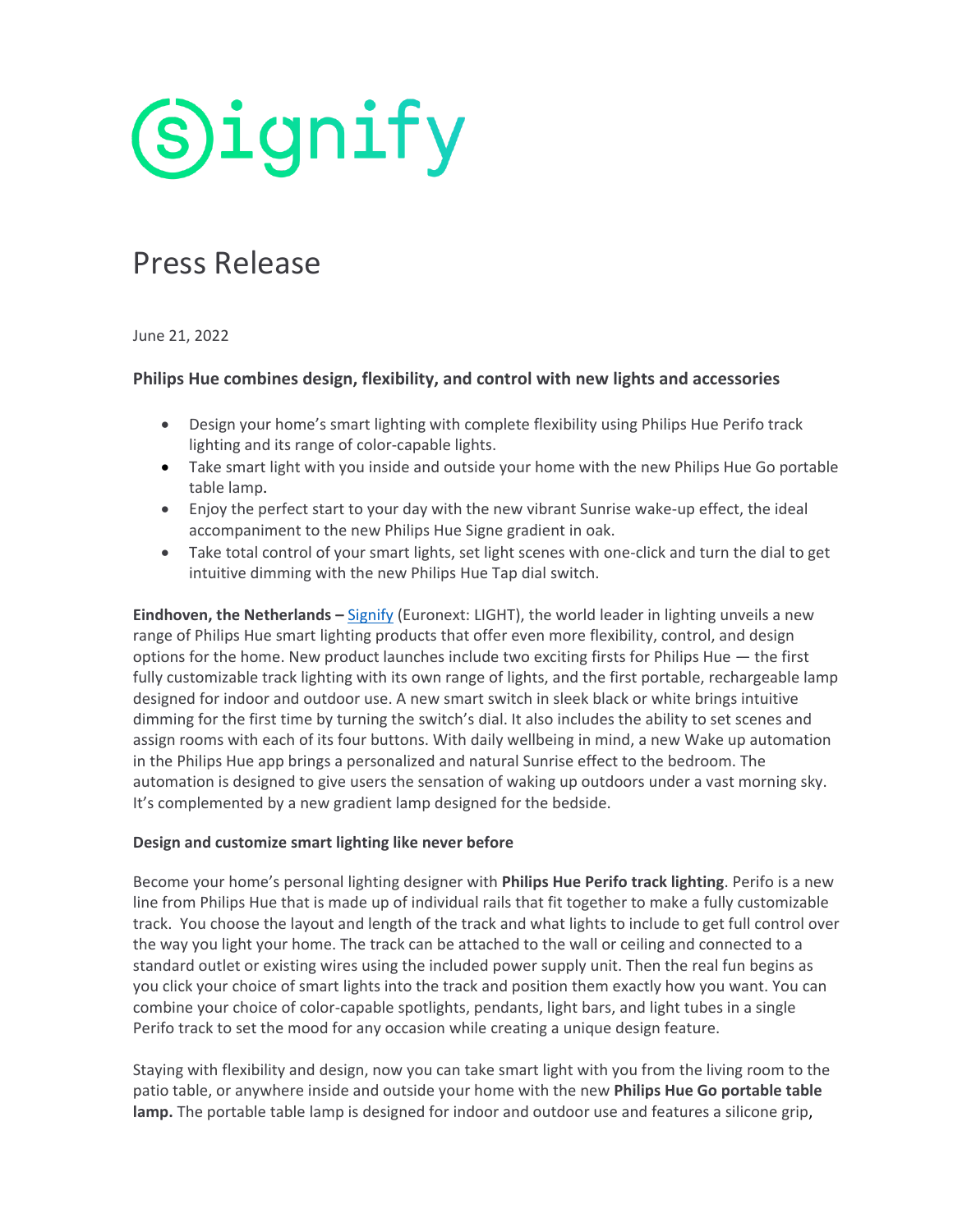making it easy to carry wherever you need light. The Hue Go portable table lamp offers up to 48 hours of battery life and is easily recharged using the included charging base. Whether you're reading in bed or having dinner on the patio, the lamp's button lets you cycle through preset light scenes to create just the right mood.

Filling your home with colorful smart light just got easier with new generations of the **Philips Hue White and color ambiance can downlight** and **White ambiance can downlight**. Generation two of the White and color ambiance downlight now features an increased lumen output of up to 1100 lumens, while generation three of the White ambiance downlight now offers up to 850 lumens. The new generations of downlights are bright enough to fill any room with light — they can also dim down low to set the perfect atmosphere in your home. And now you can choose from two sizes of smart recessed lights which are also available in multipacks for the first time. Both versions are available with a 4-inch can and a 5-/6-inch can offering the full range of white and color light. Philips Hue downlights are easy to install and unlock a wealth of benefits, from hands-free voice control to automations that personalize your daily lighting needs.

Smart lighting in the bathroom gets a stylish and sleek update with the new **Philips Hue Xamento black** bathroom range. The **Philips Hue Xamento recessed spot in black** brings subtle, contemporary design to the bathroom while offering up to 350 lumens in millions of colors of dimmable smart light just where you need it. The Xamento recessed spot in black is available as a single or 3-pack. The **Philips Hue Xamento M ceiling light in black** makes a decorative centerpiece in the bathroom while filling the space with subtle, diffused light thanks to its unique design. And while it's capable of filling your bathroom with 2350 lumens in millions of colors, it can also be dimmed down low to create the perfect relaxing ambiance. The Xamento black bathroom range is specially designed to be easily installed and used in humid locations.

#### **New Sunrise wake-up style enhances daily wellbeing**

Smart light continues to enhance wellbeing at home and help with daily routines with the new **Sunrise wake-up style**. The new Sunrise effect with its rich, colorful transition through blue to soft orange light, mimics the sun appearing over the horizon  $-$  giving you a relaxing wake-up call in the morning or at any time of day. The Sunrise wake-up style can be found in the Philips Hue app under the Wake up Automations Tab for Hue Bridge users and the Routines Tab for Bluetooth users. The wake-up style can be customized for duration and time of day. Users of the existing wake-up style  $$ now called Fade to Bright — can upgrade their wake-up experience by simply selecting Sunrise from the edit screen of the Automation.

The Sunrise wake-up style is optimized for all gradient lamps and will be launched along with the new **Philips Hue Signe gradient lamp in oak**. The Signe gradient lamp in oak with its slender profile and a natural wood-toned base is designed to be both a statement piece and subtle accent for the bedroom. It's available both as a table lamp and floor lamp.

#### **Set and adjust light scenes instantly and effortlessly**

Finally, Philips Hue introduces a new smart accessory, the **Philips Hue Tap dial switch** — giving users even more personalized control of their smart lights around the home. The Tap dial switch has four buttons, and each button can be set to control smart lights in up to three separate rooms or zones around the home. Tap a button to choose or adjust any light scene instantly. The Tap dial also comes with intuitive dimming control — the faster or slower you turn the dial, the faster or slower your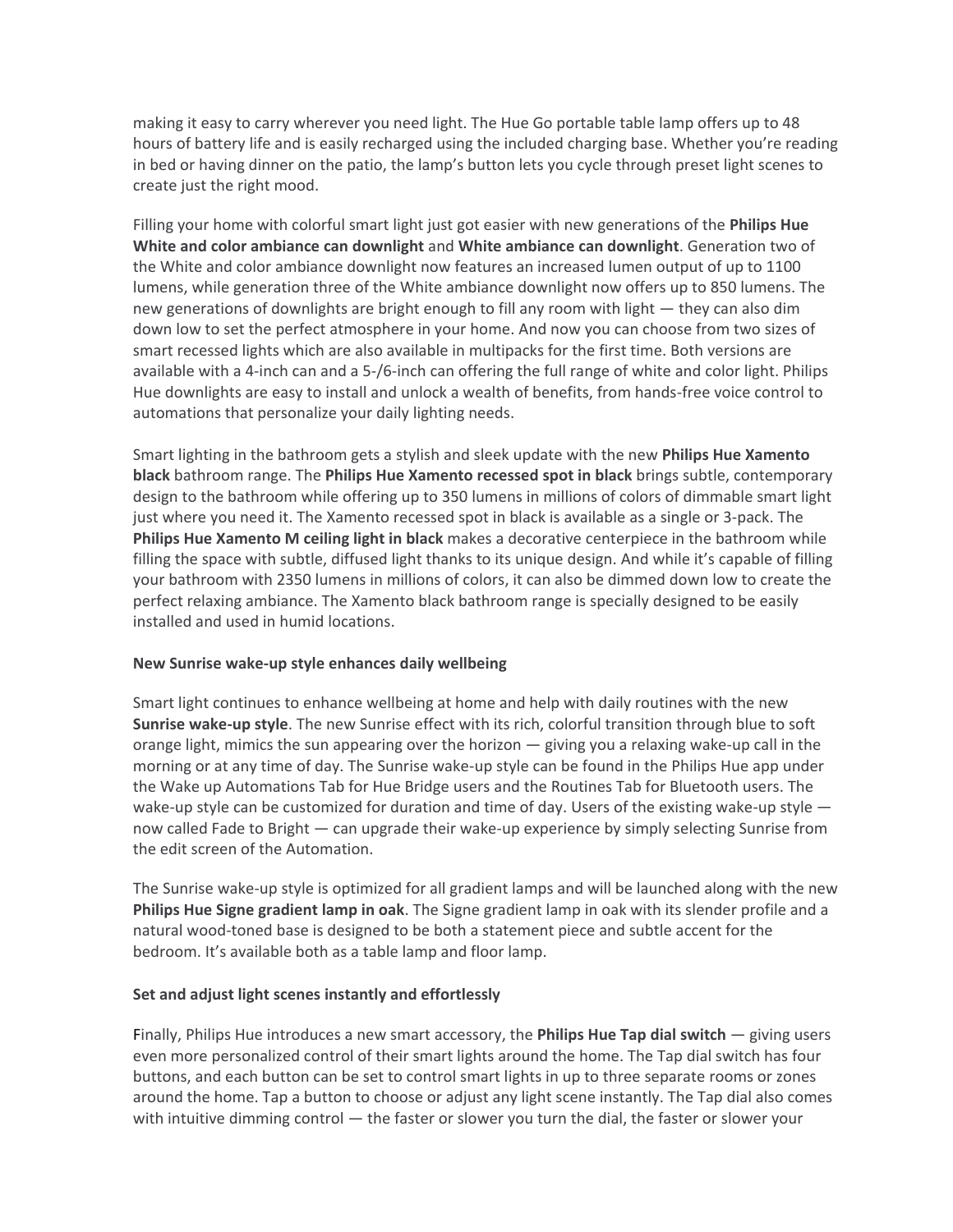smart lights dim or brighten. The switch also has a sleek, matte design in black or white, making it fit in with decor anywhere around the home. It can also be used as a handy remote control or even mounted magnetically onto any metal surfaces.

#### **Experience Philips Hue — virtually!**

Prospective and existing Philips Hue users can now explore (and play around with!) the full suite of features Hue has to offer inside the Philips Hue app  $-$  perfect for those planning to start their smart lighting journey.

The new Demo mode can be found in the Explore tab of the app and offers a range of virtual experiences that demonstrate how Philips Hue smart lighting can transform the home and enhance the daily routine. The demos explore the ambiance, entertainment and feel more secure themes, with a special section dedicated to Hue accessories. The demos will continue to be updated and enriched in the app with new themes, helping future users to visualize the Hue experience.

## **Watch a recording of the Philips Hue digital media event**

Using the following link, you can watch a recording of the Philips Hue digital media event where you'll be able to see demonstrations of the new products. <https://www.philips-hue.com/newlaunches>

"At Philips Hue, we believe the customization and effortless control of our smart lights is essential for creating an enjoyable and personalized smart lighting experience anywhere around the home. With our new range of products, we offer our customers even more flexible smart lighting options, whether creating the right ambiance, helping with the daily routine, or adding a touch of design elegance inside or outside," said Jasper Vervoort, Business Leader Philips Hue at Signify.

## **Availability**

- Philips Hue Perifo rail black or white (End of Summer 2022 in EU) **EU**: EUR 49.99 - 89.99
- Philips Hue Perifo connectors black or white (End of Summer 2022 in EU) **EU**: EUR 19.99 - 29.99
- Philips Hue Perifo PSU wall or ceiling (End of Summer 2022 in EU) **EU**: EUR 99.99
- Philips Hue Perifo track lights (End of Summer 2022 in EU) **EU**: EUR 119.99 - 299.99
- Philips Hue Go portable table lamp (End of Summer 2022 in EU and NAM) **EU:** EUR 149.99 **NAM:** USD 159.99
- Philips Hue Signe gradient table oak (available June 21 in EU) **EU:** EUR 239.99
- Philips Hue Signe gradient floor oak (available June 21 in EU and mid-July in NAM) **EU:** EUR 349.99 **NAM:** USD 349.99